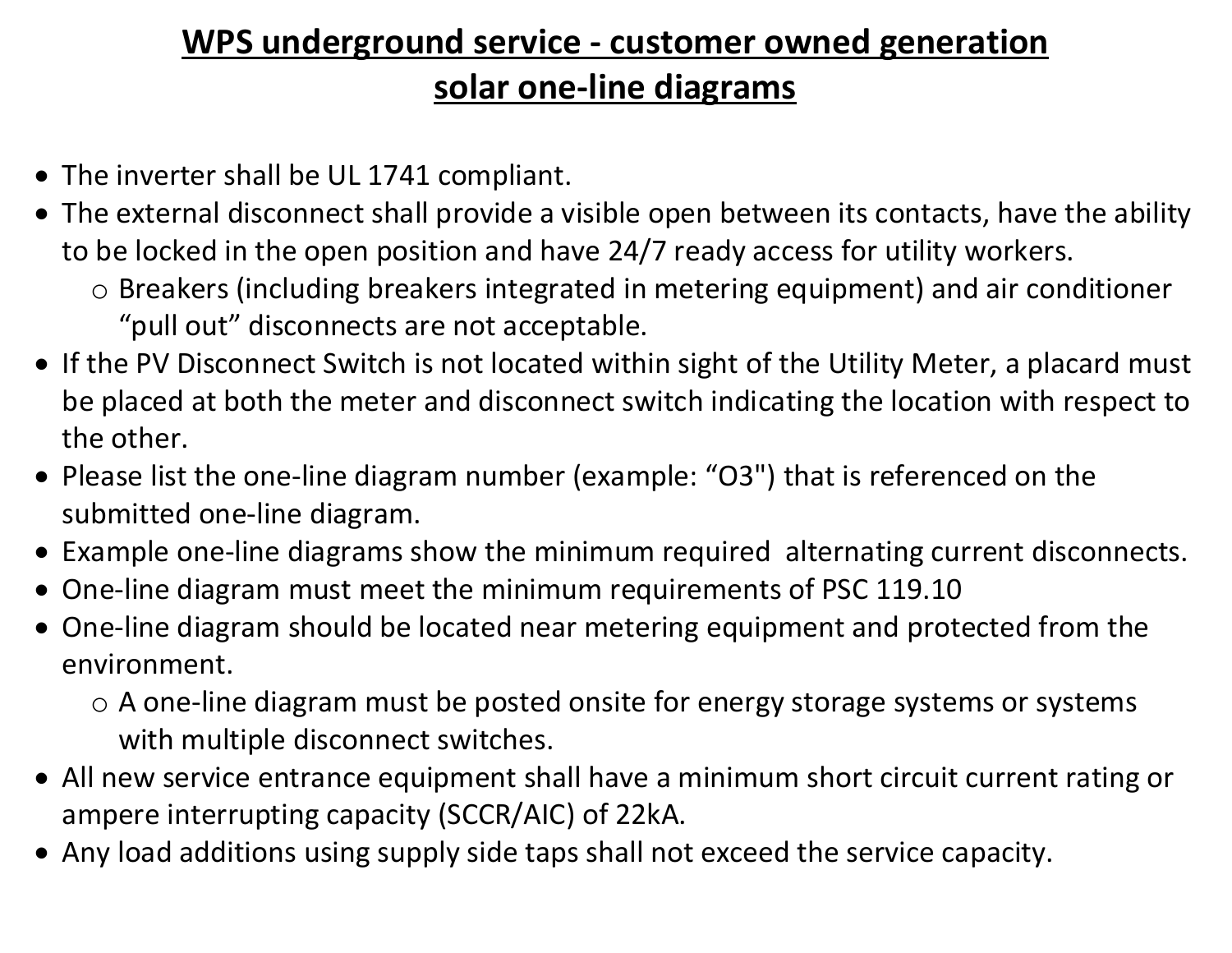## Note: Conductors exiting the meter pedestal are not allowed to re-enter pedestal.

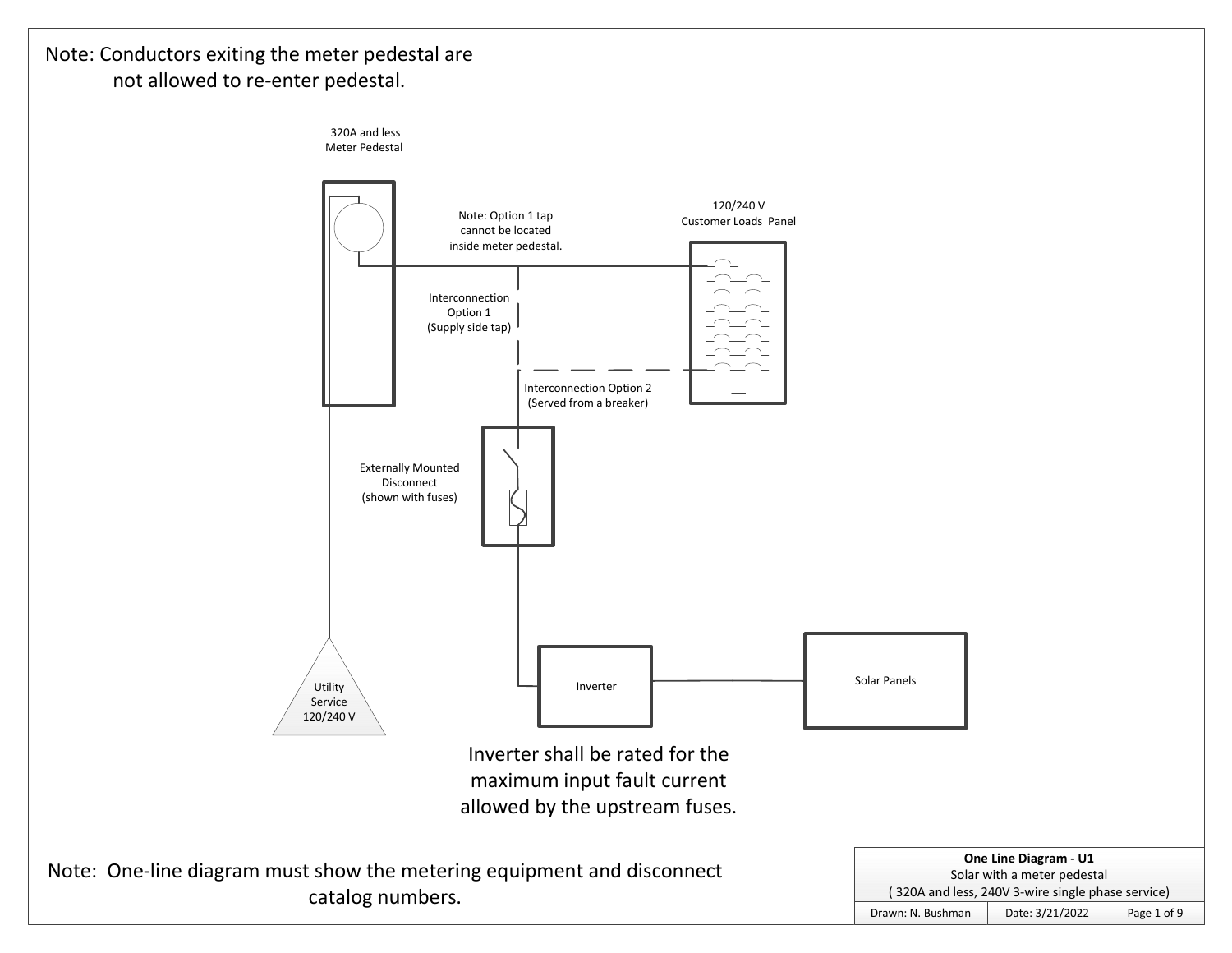## Note: Conductors exiting the meter pedestal are not allowed to re-enter pedestal.

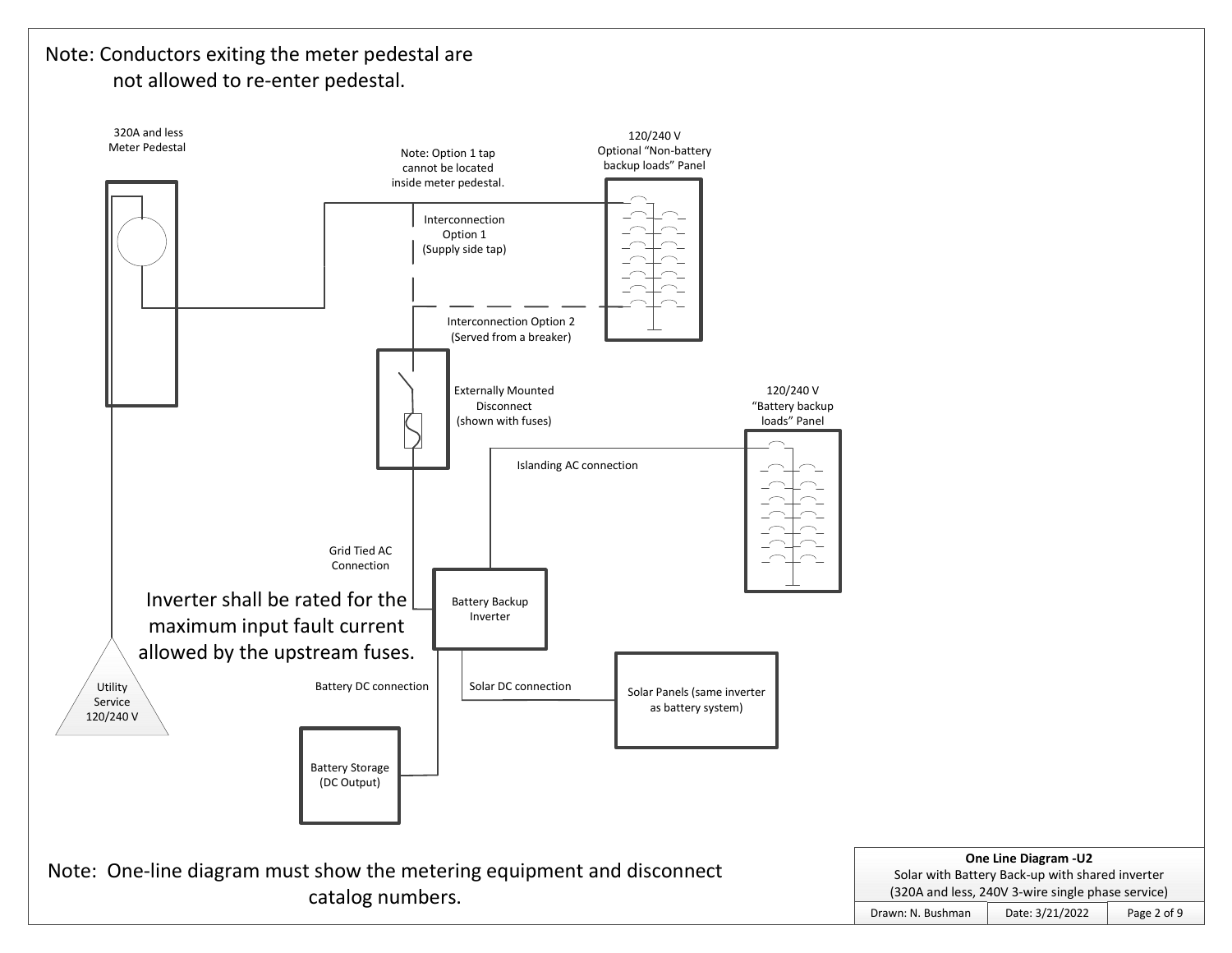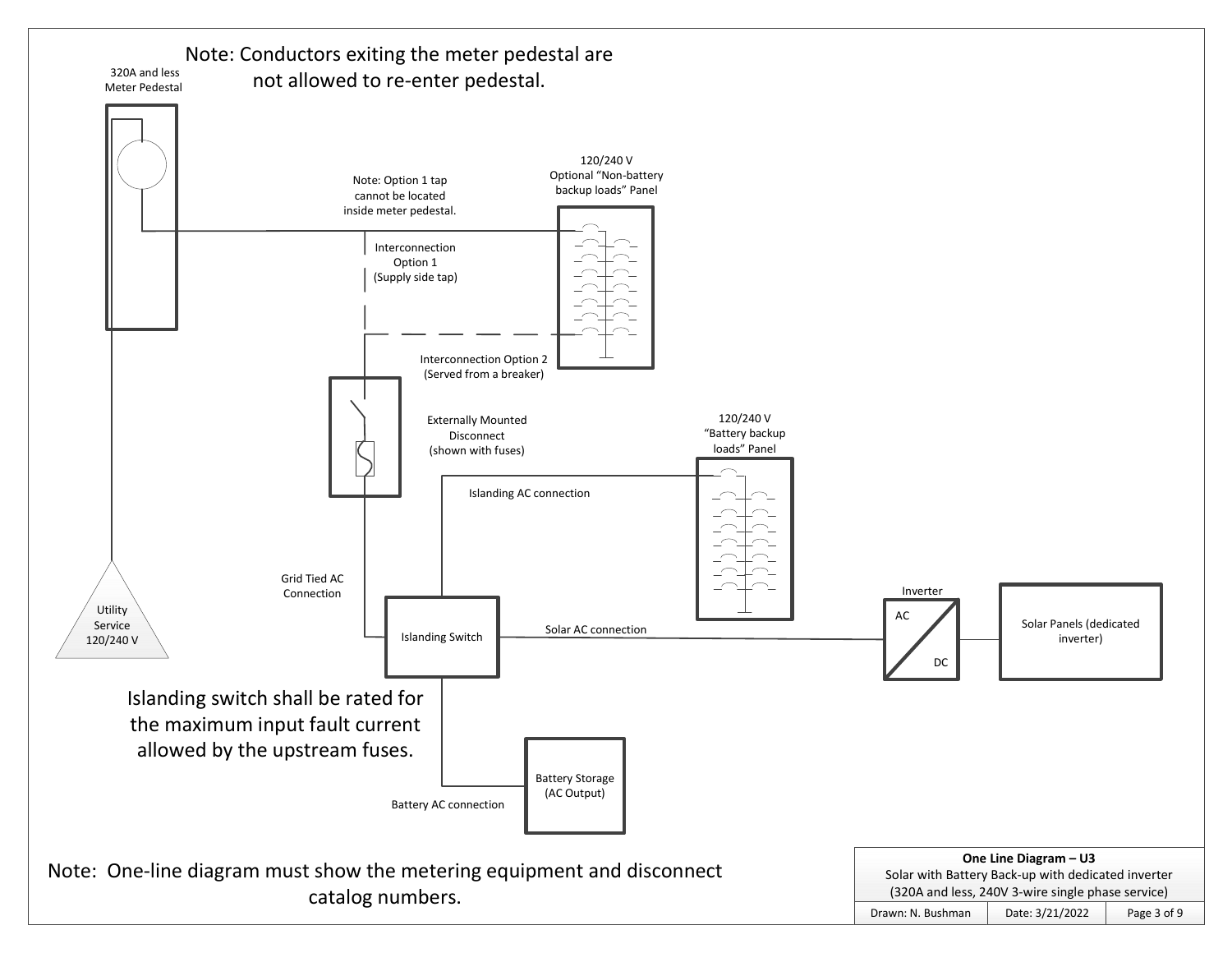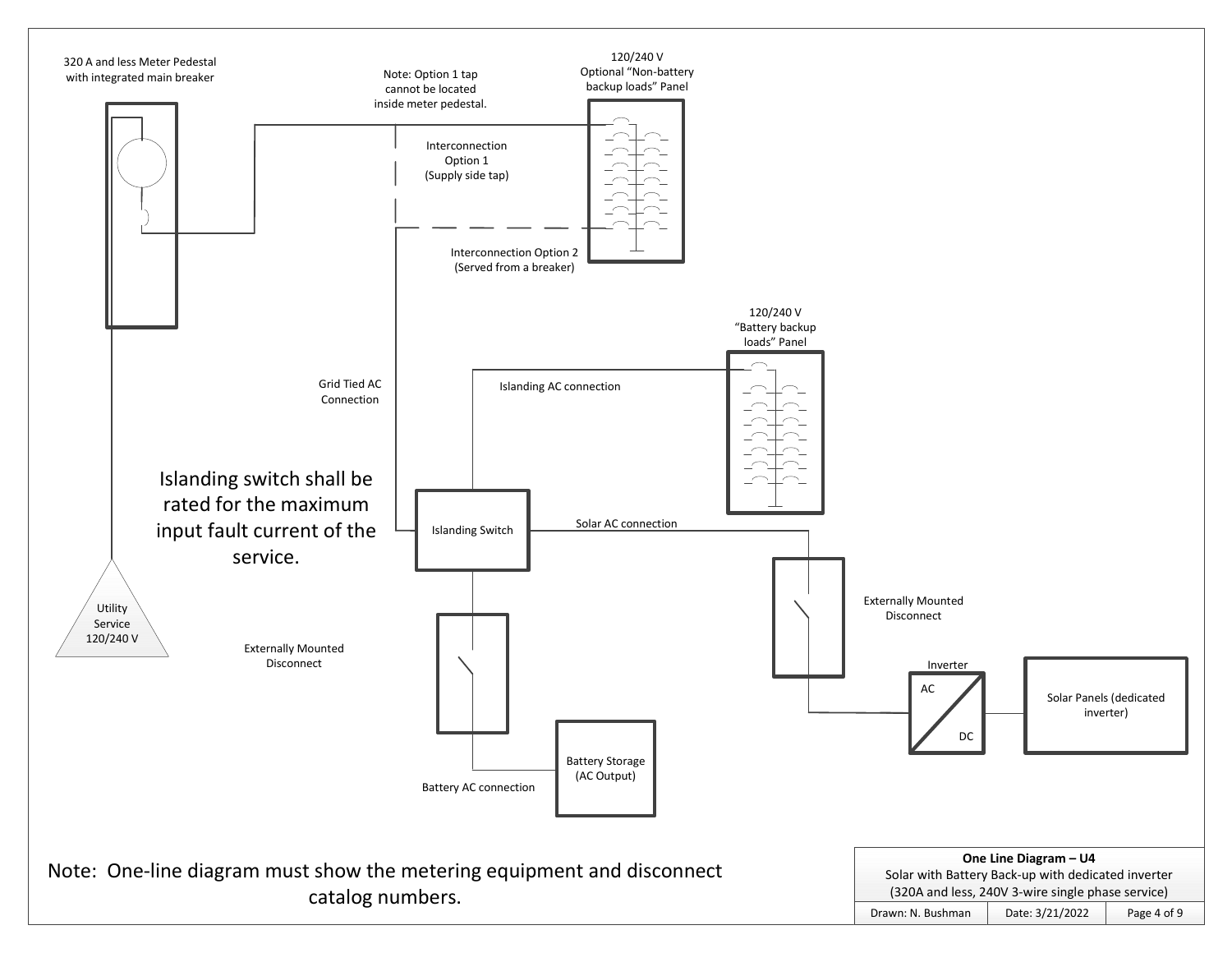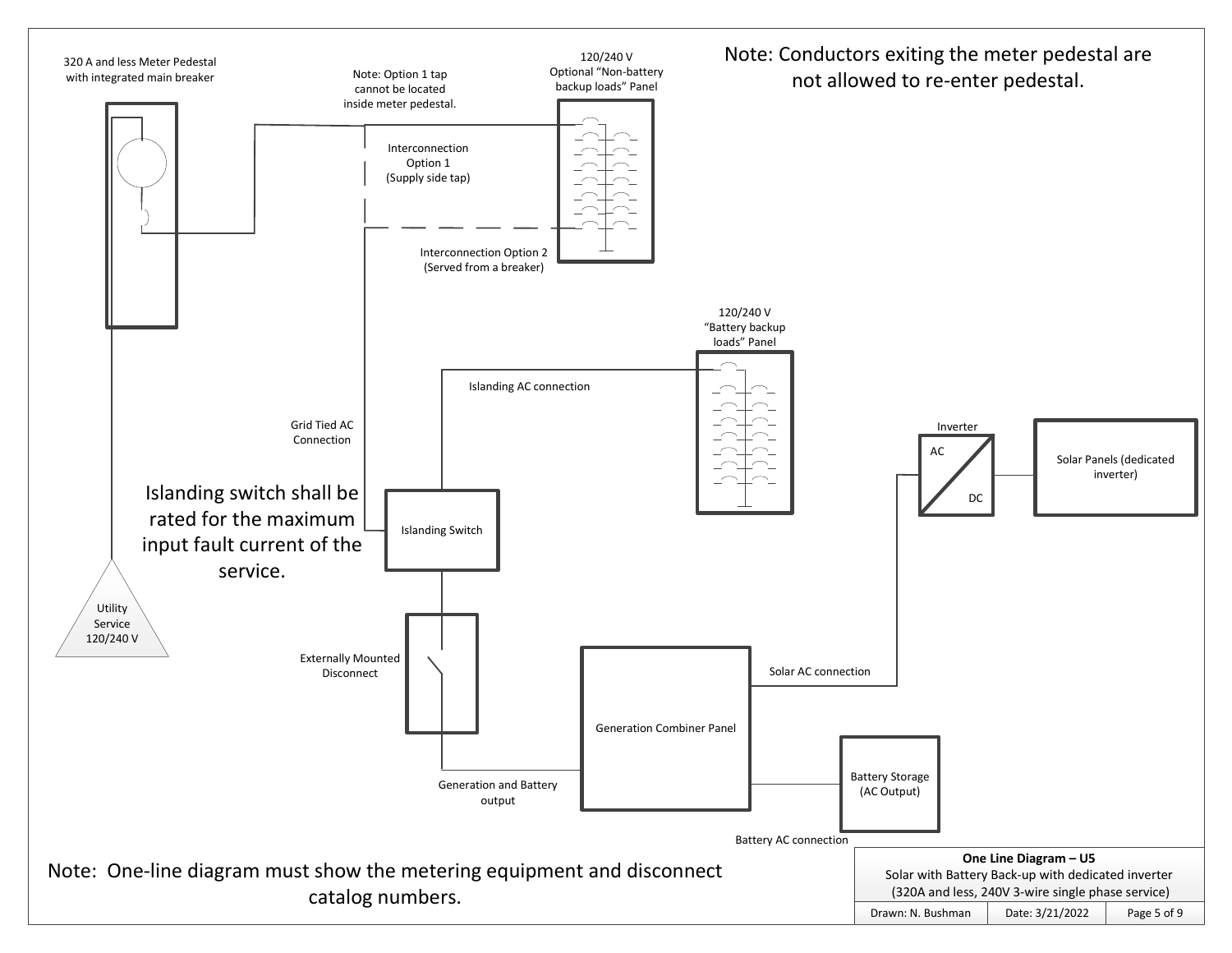## Note: Conductors exiting the meter pedestal are not allowed to re-enter pedestal.

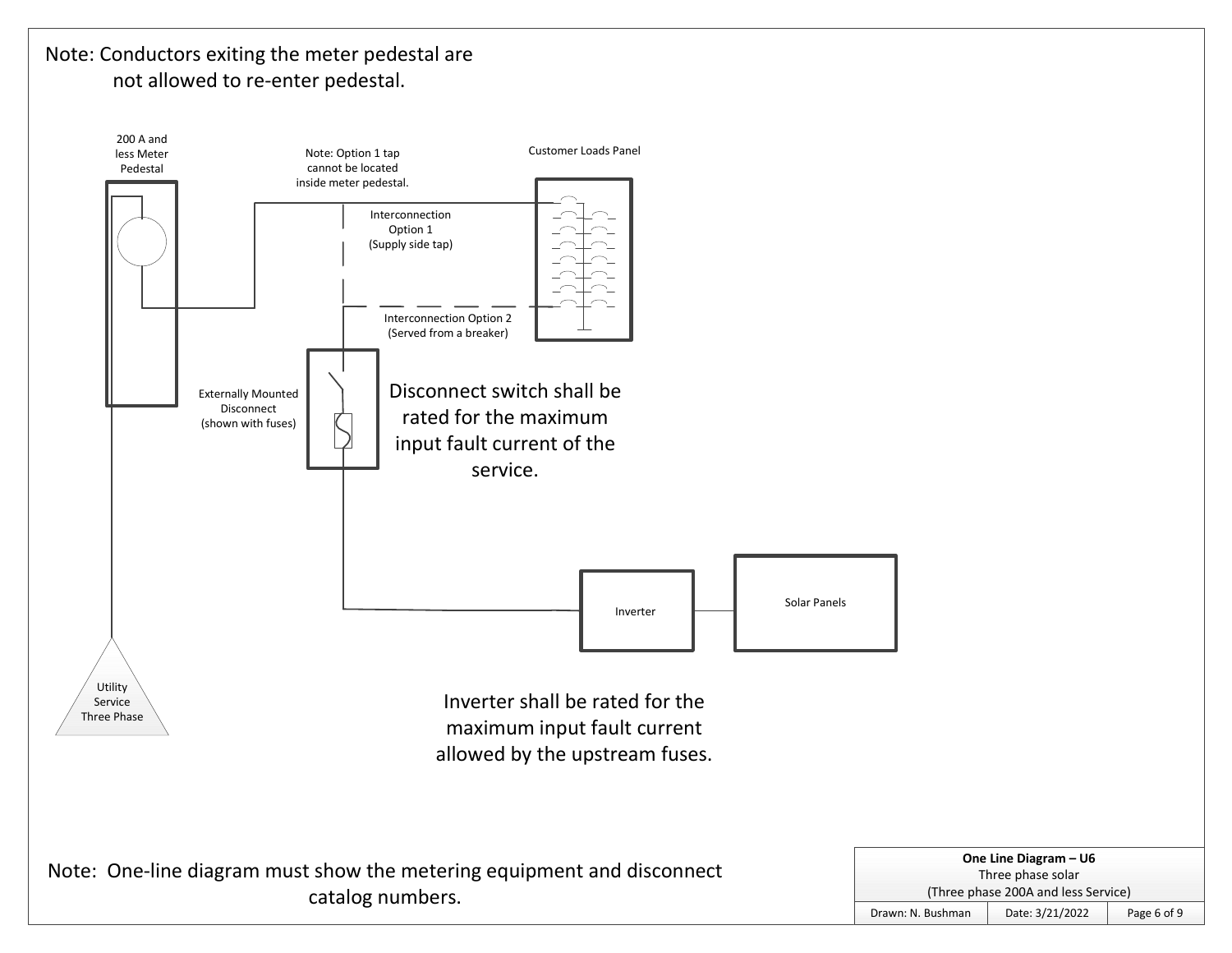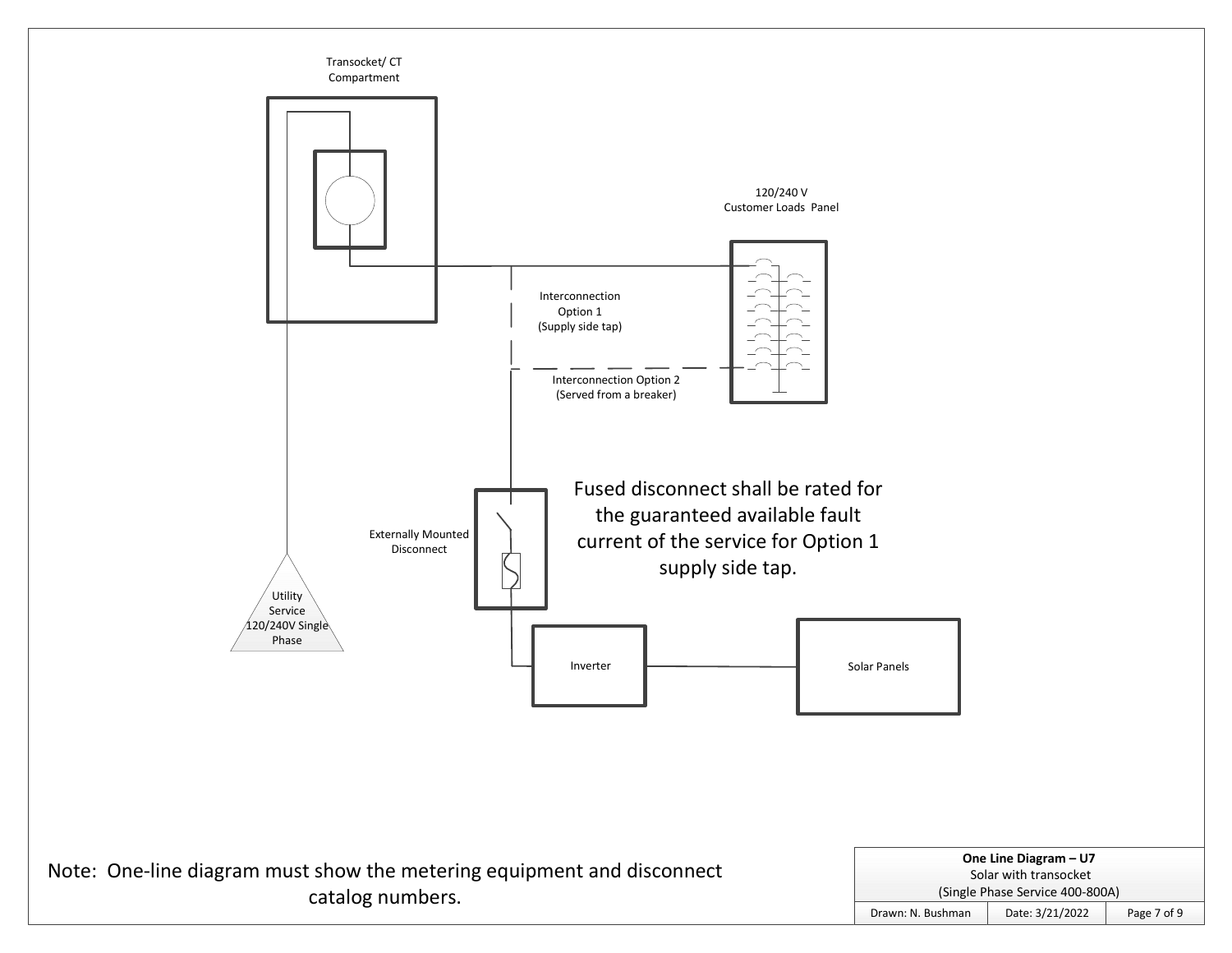